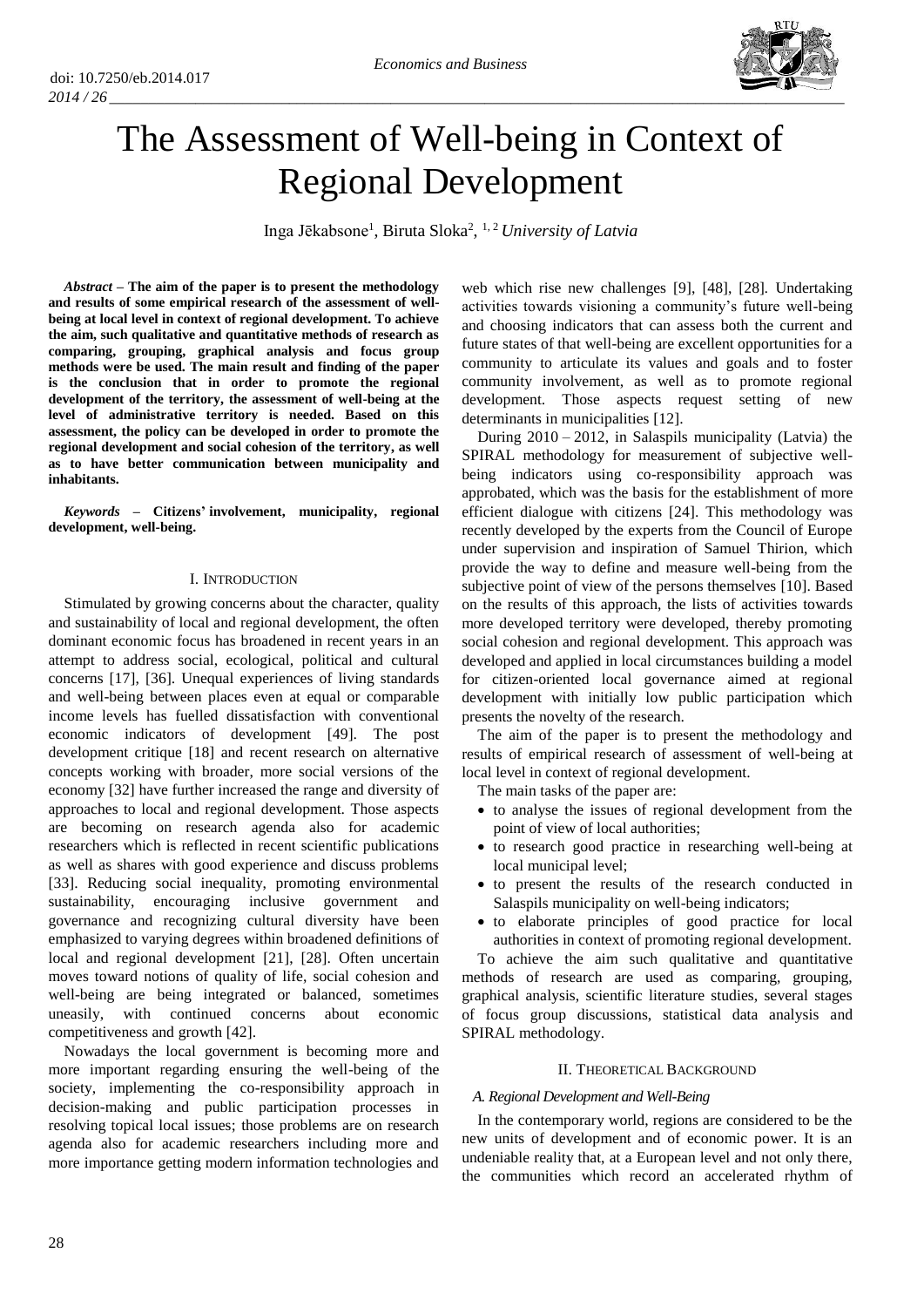progress are those that find regional and/or local solutions to global challenges and problems [1].

Broader understanding provides new opportunities to think about and define local and regional development. The historically dominant focus upon economic development has broadened, albeit highly unevenly, to include social, ecological, political and cultural concerns. As its boundaries shift beyond the national, where local and regional development unfolds has become a central question. Local and regional development definitions are inevitably contextdependent [54].

Economic development is not an objective. It is a means for achieving well-being, according to the culture and the conditions of certain populations. Nevertheless, the well-being target is not the same for people living in New York or in Maputo; only who is living in New York or Maputo could fix what they want to achieve in the medium and long term [8].

While focusing on local and regional development here, each scale cannot be considered separately from its relations with processes unfolding at other levels and scales [40].

Phenomena and processes that may seem somehow "external" or beyond the control or influence of particular localities and regions can have profound impacts. Each scale and level is mutually constitutive: "localities cannot be understood as neatly bounded administrative territories, and places are intrinsically multi-scalar, constituted by social relations that range from the parochial to the global" [25].

Connected to the recent moves towards broader perspectives discussed above, an increasingly important distinction in the kinds of local and regional development is between its quantitative extent and its qualitative character.

The quantitative dimension concerns numeric measures, for example a per capita growth rate of gross domestic product (GDP), an increase in productivity, a number of jobs created or safeguarded, new investment projects secured or new firms established. Notwithstanding issues of data availability and reliability, quantitative approaches focus objectively on the absolute or relative change in indicators over specific time periods within and between localities and regions [34]. The qualitative dimension relates to the nature of local and regional development, for example the sustainability (economic, social, and environmental) and forms of growth, the type and "quality" of jobs, the embeddedness and sustainability of investments, and the growth potential, sectoral mix and social diversity of new firms. Qualitative approaches focus upon subjective concerns informed by specific principles and values of local and regional development socially determined in context within particular localities and regions at specific times. Depending upon the context, the sustainability of growth may be evaluated in terms of its ecological impact; the "quality" of jobs might be assessed by their employment terms and conditions, relative wage levels, career progression opportunities, and trade union recognition and the extent to which each form of "development" contributes to the enhancement of citizens' capabilities [49]. Although efforts have been made recently to quantify such factors, the approach still remains

fundamentally qualitative. Research has tended to concentrate, however, on the "success" stories of high-productivity and/or high-cohesion forms of growth, neglecting other less desirable, but widespread, types of growth [55].

Development is defined as the establishment of conditions and institutions that foster the realization of the potential of the capacities and faculties of the human mind in people, communities and, in turn, in places [49], [62]. Local and regional "development" should be part of more balanced, cohesive and sustainable approaches. A holistic approach interprets close relations and balanced integration between the economic, social, political, ecological and cultural dimensions of local and regional development [3], [40], notwithstanding the potential trade-offs and conflicts involved [21]. It connects directly to Sen's [49] view of a broad and many-sided approach to development which: involves rejecting a compartmentalized view of the process of development (for example, going just for "liberalization" or some other single, overarching process). The search for a single all-purpose remedy (such as "open the markets" or "get the prices right") has had much hold on professional thinking in the past. Instead, an integrated and multifaceted approach is needed, with the object of making simultaneous progress on different fronts, including different institutions, which reinforce each other.

The holistic approach sees development as necessarily broader than just the economy and encourages wider and more rounded conceptions of well-being and quality of life. It attempts to move beyond the narrow economism of "desiccated indicators" [36] like GDP and income per head to develop new metrics that better capture broader conceptions of local and regional development [6], [17], [49].

The inclusion of social actors, such as trade unions and community associations, can serve to broaden the focus of local and regional development beyond narrowly economic concerns and propose alternatives [41].

Progressive local and regional development is based upon a set of foundational, even universal, principles and values such as justice, fairness, equality, equity, democracy, unity, cohesion, solidarity and internationalism [19]. Such ideals are often forged in place and can connect local, particular, struggles – "militant particularisms" – in a more general, geographically encompassing common and shared interest [20], [61]. In establishing the principles and values that define what is meant by local and regional development, public discussion and social participation within a democratic framework are integral.

Sustainable local and regional development is holistic in encouraging broader notions of inclusion, health, well-being and quality of life [21], [36] and incorporating understanding of the relations between the economic, social, ecological, political and cultural dimensions of development. Sustainability is potentially progressive if it prioritizes the values and principles of equity and long-term thinking in access to and use of resources within and between current and future generations.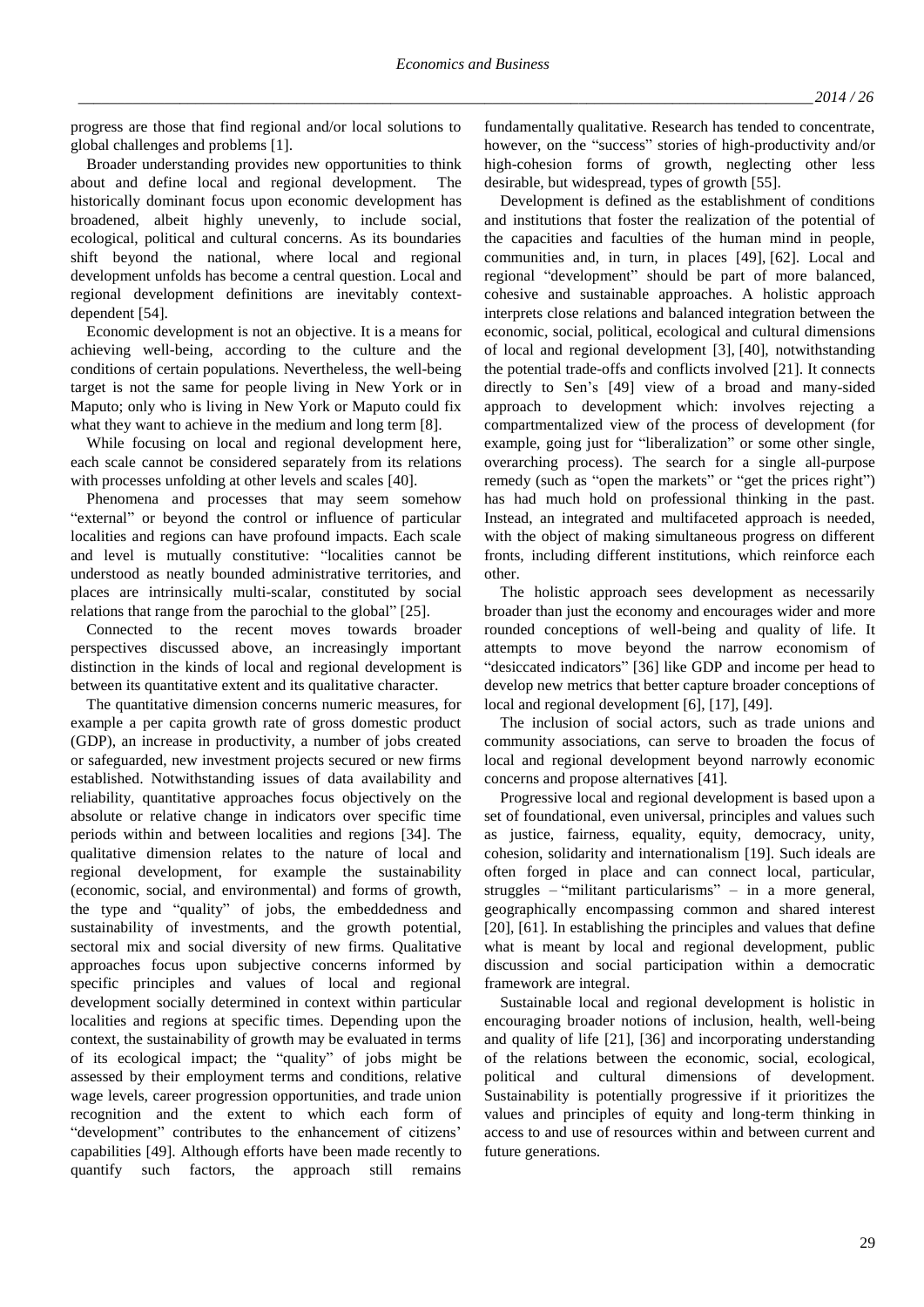# *2014 / 26 \_\_\_\_\_\_\_\_\_\_\_\_\_\_\_\_\_\_\_\_\_\_\_\_\_\_\_\_\_\_\_\_\_\_\_\_\_\_\_\_\_\_\_\_\_\_\_\_\_\_\_\_\_\_\_\_\_\_\_\_\_\_\_\_\_\_\_\_\_\_\_\_\_\_\_\_\_\_\_\_\_\_\_\_\_\_\_\_\_\_\_\_\_\_*

Sustainable development seeks to recognize distinctive structural problems and dovetails with local assets and social aspirations to encourage the kinds of local and regional development that are more likely to take root and succeed as locally and regionally grown solutions [23], [54]. Those aspects are covered also in other papers.

# *B. The Role of Local Authorities in Ensuring the Well-being*

The functions of local governance have been laid down in different legal acts of each country.

Stoker [53] considered that the role of each local government is under threat because of wider societal and economic developments, and that the strongest democracies are those in which municipalities have a number of different functions.

The empirical and normative nature of the concept of governance and its implications for well-being at the local level have been explored. Several studies on "good governance" [26] and numerous comprehensive comparative analyses [39], [30], [16], [15], [14] formed the framework for evaluating the role of well-being in the context of local governance. In addition, nowadays the concept of sustainable development has been taken into account, which has been developed within the comparative institutional study on governance structures by Swanson and Pintér [56] Bellagio Principles and the renewed Bellagio STAMP principles [43] as well as the research of Mineur [35] proposed to develop, monitor and assess sustainability indicators in the context of ensuring well-being.

Keywords like delegation, decentralization, outsourcing, privatization, public-private partnership, define the increase of performance and the public administration performance is directly connected with the quality of public services. People need better public services, more efficacy and efficient services, equity, non-discriminatory treatment, diversity in management, respect for the right, democracy, fairness and dignity [33].

The quality layout in local public administration, according to Kerney and Berman [29], is another approach of performance. The literature presents some principles which must be followed for assuring quality of the public services: local collectivity which is the first and the most important assessor of quality; quality which should be built in all processes which make up the delivery of a public service; prevention on the variability of the public service; better results by working in team, and not by individual working; strong organizational attachment through organizational culture.

Other authors, like Bouckaert, Peters and Verhoest [4], consider that the performance in public sector can be achieved through a good coordination between public institutions. Nowadays public sector evolved, expanded a lot, and the incoherence of the actions is present.

In the last 25 years there has been a great interest in measuring the performance of the public sector through different ways. The most important method in performance measurement is the one which uses performance indicators: public administration should define some performance indicators and after fulfilling its objectives must compare them with the default indicators and the associated costs. Performance measurement, in the opinion of Bruijn [7], in local public administration case, has three functions:

- a. it creates transparency which has an important role regarding responsibility in front of local collectivity; every member of local collectivity should know which are the services that can be accessed and which are the associated costs;
- b. it encourages learning that local public administration can make a step forward when uses performance measurement as a tool for learning;
- c. it can have as a consequence the measure of sanction; performance evaluation can have as a result some awards or, in the case that the achieved results are not good, there can be drastic sanctions.

The concept of good administration of local communities reflects the way a modern administration understands to manage the local needs and interests. This involves the performance of a due diligence activity of the local authorities for and in the interest of the citizen. As we noted also in the specialty literature, we have no uniform regulation for good administration, as it is defined by the jurisprudence of the European Court of Justice [58], of the European Charter on Human Rights, by the European Code of Good Conduct or as a concept subject of political sciences, a right defended and promoted by the European Ombudsman [13]. The difficulty of understanding and application of good administration is that this right contains more independent rights and on the other hand is constituted in procedural warranties for the citizen but also the fact that, by the ethical rules it imposes, it characterizes a model of administration.

Local economic development (LED) strategies – or, using other terms, local and regional development programmes – have now for more than two decades been increasingly recommended by scholars, practitioners, NGOs and some international organisations as a complement, if not as an outright alternative, to traditional top-down development strategies [52], [44], [41]. The literature is awash with a multitude of successful local economic development cases showing that this type of bottom-up strategies provide viable development alternatives in a more integrated world. One of the key elements in order to make LED sustainable is the participation in the process of as wide a range of stakeholders as possible [47]. This implies not only the involvement of public agents, such as local, municipal or provincial authorities, but also that of other agents such as "employers, community and voluntary organisations, trade unions, cooperatives, development agencies, universities and so on" [44], creating a widespread sense of local empowerment, control and ownership by local stakeholders [22], [57]. As this may be difficult to generate out of the blue, the promotion of attitudes and aptitudes that favour participation, as well as the creation or support of institutions that facilitate it – in other words, capacity building – becomes an essential element of LED [22].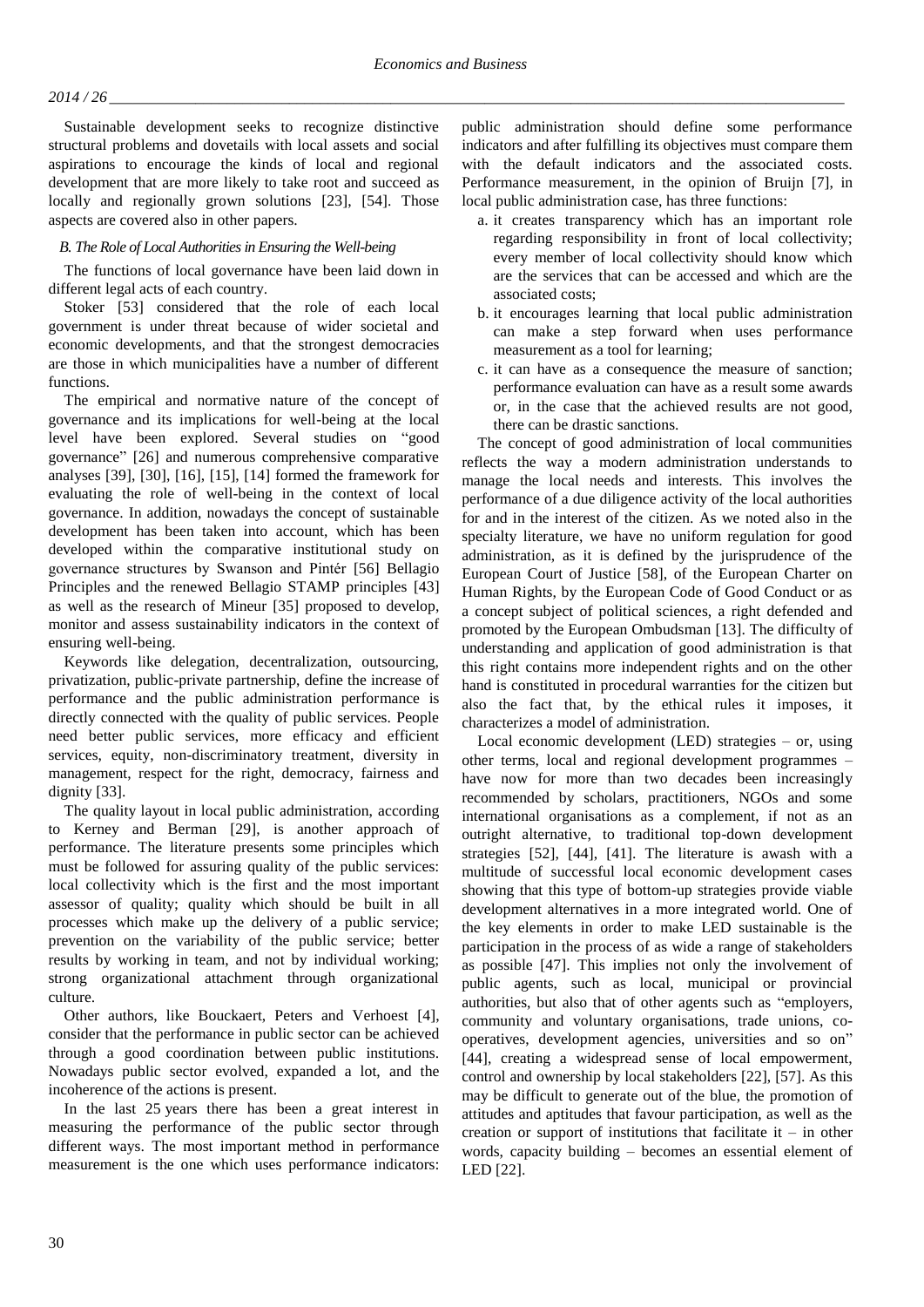#### *C. Assessment of Well-being at Local Level*

It is only relatively recently that the literature on subjective well-being has begun to take serious account of the role of place, local community and social cohesion [5], [45], [2].

Amongst the notable most recent surveys are the works of Craglia [11], Mulligan [37], Mulligan and Carruthers [38] and Lambiri, Biagi, and Royuela [31].

One of the successful approaches of how to research wellbeing in municipalities is using the so-called SPIRAL (*Societal Progress Indicators for the Responsibility of All*) methodology, recently developed by the experts from the Council of Europe under supervision and inspiration of Samuel Thirion, which provides the way to define and measure well-being from the subjective point of view of the persons themselves. It is a common set of fundamental values for society's progress towards the improved capacity to ensure the well-being of all through the development of coresponsibility. This methodology also ensures that such progress is jointly made with inhabitants and other social stakeholders at local level, tying it with the regional, national, European and global levels. A community of experimenters (governments and other local and regional players, companies, hospitals, schools, associations, NGOs, researchers, etc.) was involved in developing this methodology, which expanded little by little in order to produce the methodology and make it available to as many people as possible [10]. SPIRAL methodology was approbated in 8 different European municipalities within URBACT II programme project "TOGETHER for territories of co-responsibilities" – Salaspils (Latvia), Mulhouse (France), Braine-L'alleud (Belgium), Pergina (Italy), Kavala (Greece), Covilha (Portugal), Botkyrka (Sweden), Debica (Poland). After approbation in these cities, the range of the cities where this methodology was used also increased [60]. By collecting the answers to open-ended questions, such as "What is well-being for you?", "What is illbeing for you?", "What do you do or could do for wellbeing?", the indicators and the value they represent in all groups analysed were gained, thus, they are the main outputs of the methodology. The collected indicators are divided in 8 main groups: 1) access to means of living; 2) living environment; 3) relations with institutions; 4) personal relations; 5) social balance; 6) personal balance; 7) feelings of well-being/ill-being; 8) attitudes and initiatives [59]. The software designed by the Council of Europe updates the results of homogeneous group findings, the experts enter the citizens' written criteria data, allocating them to the right indicator group and giving estimates.

## III. RESEARCH RESULTS

According to the regulations on territories of planning regions, Salaspils municipality is included in Rīga planning region [46]. At the same time Salaspils municipality is also a part of the impact areal of Rīga development centre which is a national level development centre. Development centre is a concept which is used for denoting concentration of existing and potential resources in a certain territory. In order to make policy decisions at a regional level, it is crucial to graduate certain centres and their status of hierarchy, therefore there are local, regional, national and international development centres indicated. Development centres play significant role as economic concentration, employment and services centres which serve and organize territories at municipality level. The role of the development centre is determined by the size of the development centre (population and employment rate), traditionally provided services, and the covered impact territory which exceeds borders of certain municipality creating direct impact territories [51]. Fig. 1. displays the territories of Rīga planning region and Rīga development centre.

As it is revealed in Fig. 1, the boarders of Rīga planning region and Rīga development centre impact area are different. Rīga planning region involves broader territories, however, most parts of municipalities match, also Salaspils municipality is included in both regions.



Fig. 1. The territory of Rīga planning region and impact areal of Rīga development centre [50].

As the development centre concept focuses on cooperation forms among municipalities, further follows the analyses of cooperation of Salaspils municipality with other municipalities in terms of demanded services and work possibilities. when analysing usage of different services, Salaspils municipality is quite self-sufficient – municipality ensures most of the needed services. In addition the impact of Rīga development to Salaspils municipality is absolute, which means that other regional level development centres have no impact on the municipality. Salaspils municipality also is distinguished by the fact that it does not have any significant cooperation forms with any other kind of development centres, municipality ensures the needed services and most significant fluctuating migrations to Rīga.

In case of Latvia the term "planning region" is used in the policy making process at regional level, as well as in providing statistical data at this level. Further analysis will be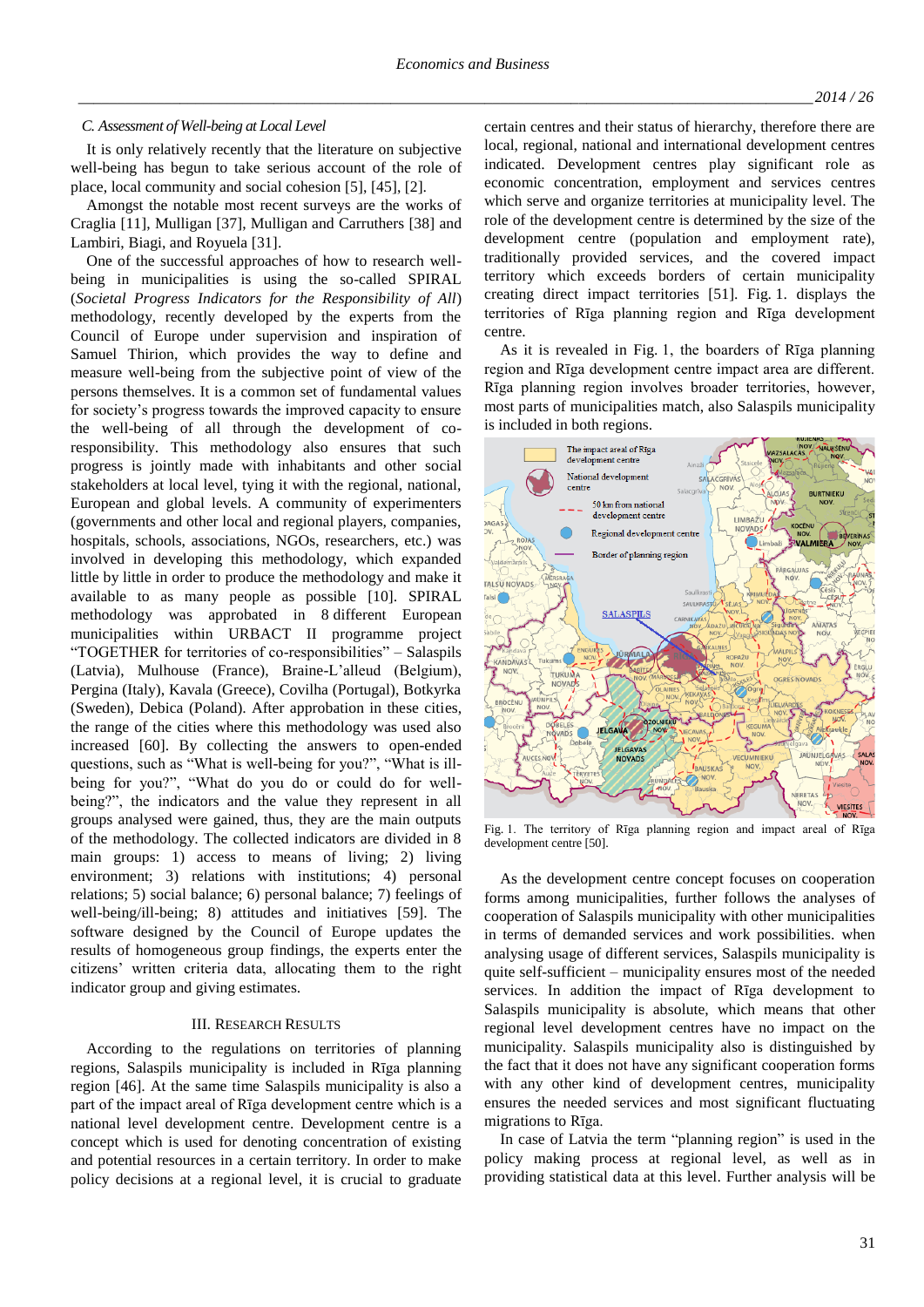## *2014 / 26 \_\_\_\_\_\_\_\_\_\_\_\_\_\_\_\_\_\_\_\_\_\_\_\_\_\_\_\_\_\_\_\_\_\_\_\_\_\_\_\_\_\_\_\_\_\_\_\_\_\_\_\_\_\_\_\_\_\_\_\_\_\_\_\_\_\_\_\_\_\_\_\_\_\_\_\_\_\_\_\_\_\_\_\_\_\_\_\_\_\_\_\_\_\_*

carried out in the planning region context. Further on main regional development indicators will be analysed (see Table I).

The analysis of different regional development indicators shows that Salaspils municipality is the most densely populated municipality in Latvia – population density in Salaspils in 2013 was 200.1 per  $km^2$  (CSB database). Therefore the quality and accessibility of the provided public services and reduction of human impact to environment is crucial. Despite the common trends in decreasing population in Latvia, in Salaspils there is a positive population change from 2009 to 2014. It is based on the fact that Salaspils is located only a 30 minute ride from Riga and many families choose to live there while working in Rīga. This is the reason why there are not many economically active market sector statistical units in Salaspils – the number is lower than average in Rīga planning region and Latvia. Personal income tax revenue to the budget of local municipality per capita and average salary are higher than average in country, these indicators show higher values also in Rīga planning region. The population distribution in Salaspils does not significantly differ from that in Rīga planning region and Latvia.

#### TABLE I

COMPARISON OF BASIC DEVELOPMENT INDICATORS OF SALASPILS MUNICIPALITY, RĪGA PLANNING REGION AND LATVIA

| <b>Regional development</b><br><b>indicators</b>                                                          |                   | <b>Territory</b>                 |                                    |        |  |
|-----------------------------------------------------------------------------------------------------------|-------------------|----------------------------------|------------------------------------|--------|--|
|                                                                                                           |                   | <b>Salaspils</b><br>municipality | <b>R</b> īga<br>planning<br>region | Latvia |  |
| Population density in 2014,<br>pop. per $km^2$                                                            |                   | 200.1                            | 104.4                              | 33.8   |  |
| Population change from 2009<br>to 2014. %                                                                 |                   | 1.2                              | $-0.9$                             | $-3.9$ |  |
| Demographic burden in 2014                                                                                |                   | 539.1                            | 547.2                              | 539.4  |  |
| Personal income tax revenues<br>to the budgets of local<br>municipality per capita in 2013,<br><b>EUR</b> |                   | 606.10                           | 589.70                             | 489.40 |  |
| Unemployment rate in 2014, %                                                                              |                   | 47                               | 4.3                                | 66     |  |
| Number of economically active<br>market sector statistical units<br>per 1000 pop. in 2012                 |                   | 47.9                             | 78                                 | 68.6   |  |
| Average salary in 2013, EUR                                                                               |                   | 959.00                           | 895.00                             | 783.00 |  |
| Population<br>distribution by age<br>groups in 2014, %                                                    | Until working-age | 16.2                             | 14.6                               | 14.2   |  |
|                                                                                                           | At working-age    | 65.0                             | 64.6                               | 65.0   |  |
|                                                                                                           | After working age | 18.9                             | 20.8                               | 20.8   |  |

Source: [CSB database]

As public services and environment are crucial for citizens in context of regional development, further follows the analyses of those factors in Salaspils municipality.

As it was written before, research on indicators of subjective well-being in Salaspils municipality was conducted using SPIRAL methodology. The research comprised participants from 25 different homogeneous groups  $(8 - 10$  participants) which represented NGOs, interest groups and different organizations of Salaspils. Fig. 2 shows the results of the research, emphasising subjective well-being dimension "Living environment" which represents the accessibility and quality of public services and living environment. 15.73 % from all answers were included in the block "Living environment". The most popular indicators were: "Basic infrastructure and amenities" (178 replies), "Meeting and leisure places" (76 replies), "Service structure and facilities" (64) and "Living environment in general" (34 replies). Category B relates to the living environment and its seven sub-categories include pollution, basic infrastructure and meeting spaces. Examples of replies in this category include, "parks and open spaces", "recreation centres for the young", "good infrastructure" and on the ill-being question examples of replies included "messy and untidy environment", "long route to work" and "need more places for people to meet". In order to see what the situation is at each indicators of subjective well-being dimension "Living environment", all results of the research were presented to the representatives (mostly leaders) of the homogeneous groups which participated in the research of data gathering. Afterwards they needed to agree in which situation every indicator is (possibilities: "very bad situation", "bad situation", "medium situation", "good situation" and "very good situation").



Fig. 2. Indicator synthesis from responses of all homogeneous groups in Salaspils municipality in 2011, %.

Source: Results of analysis of 25 homogenous groups in Salaspils – results gained from 3 meetings. September, 2010 until May 2011(from 2867 answers).

Further some well-being indicators are presented which are related to living infrastructure and were topical for Salaspils citizens.

As during elaboration high involvement of citizens was ensured, it is necessary to ensure that the society of the municipality gets involved also in the improvement of wellbeing indicators. Therefore it is suggested to use the so-called co-responsibility approach. Co-responsibility aims at fostering social inclusion and improving the well-being of members of the community. This is made possible thanks to the close cooperation between public authorities, citizens and private stakeholders. In this case the Local action plan could be elaborated together with the citizens, in addition, the proposed activities could also be implemented using municipality and society resources.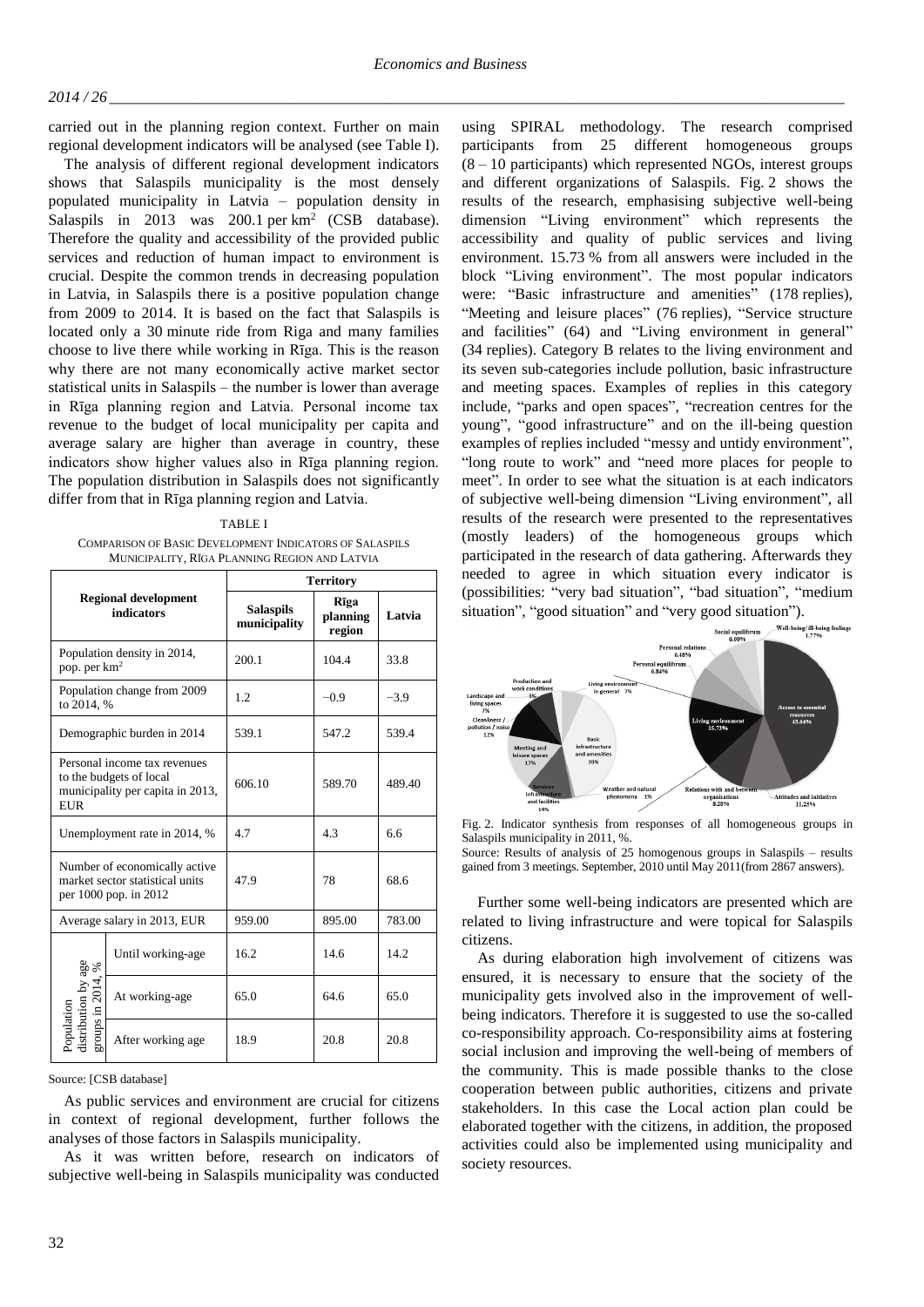TABLE II

| SUBJECTIVE WELL-BEING INDICATORS RELATED TO PUBLIC SERVICES AND ENVIRONMENT IN SALASPILS MUNICIPALITY |                                                                                                                                                       |                                                                                                                                                                         |                                                                                                                                    |                                                                                                                |  |  |
|-------------------------------------------------------------------------------------------------------|-------------------------------------------------------------------------------------------------------------------------------------------------------|-------------------------------------------------------------------------------------------------------------------------------------------------------------------------|------------------------------------------------------------------------------------------------------------------------------------|----------------------------------------------------------------------------------------------------------------|--|--|
| <b>Well-being</b><br>indicator                                                                        | <b>Basic infrastructure and</b><br>amenities                                                                                                          | Meeting and leisure places                                                                                                                                              | Service structure and<br>facilities                                                                                                | Living environment in general                                                                                  |  |  |
| Very bad situation                                                                                    | No possibilities for mobility.<br>Old and dirty public transport.<br>Bad street lighting.<br>Bad roads.<br>Bus stops in bad conditions.               | No premises where to<br>organize meetings. Lack of<br>youth sports grounds. No<br>leisure possibilities in rural<br>territories. No meeting places<br>for young people. | Problems to receive health<br>services.                                                                                            | Disorganised environment.<br>Selling land to foreigners.                                                       |  |  |
| <b>Bad situation</b>                                                                                  | Lack of crosswalks.<br>Disorganized infrastructure.                                                                                                   | Environment is not friendly to<br>families with small children.                                                                                                         | Kindergartens are not<br>available. Bad railroad traffic.<br>No swimming pools. No<br>shops and cafes.                             | Polluted environment. Living<br>not in balance with nature.                                                    |  |  |
| <b>Medium situation</b>                                                                               | Organized and safe<br>infrastructure. Lighted streets.<br>There are bikeways. Qualitative<br>reconstruction of objects. There<br>are safe crosswalks. | Organized swimming places.<br>There are available culture<br>houses in rural territories.                                                                               | Free entrance to Botanic<br>garden. Convenient public<br>service. Networks of shops<br>are operating properly.<br>Heated churches. | Participating in cleaning<br>environment and nature<br>conservation activities.                                |  |  |
| <b>Good situation</b>                                                                                 | There are maintained children<br>playgrounds which are<br>segregated from streets.                                                                    | There are parks available.                                                                                                                                              | It is possible to visit needed<br>institutions. Well-developed<br>traffic network. There is a<br>swimming pool available.          | Not building the objects which<br>negatively affect the nature.                                                |  |  |
| Very good<br>situation                                                                                | Qualitative roads. Green city.                                                                                                                        | Wide range of meeting and<br>leisure possibilities.                                                                                                                     | There is proper number and<br>quality entertainment objects<br>available.                                                          | Optimal spatial planning. There<br>is no difference between areas<br>in terms of pollution and<br>development. |  |  |
| <b>Situation in</b><br><b>Salaspils</b><br>municipality                                               | <b>Bad situation</b>                                                                                                                                  | <b>Medium</b> situation                                                                                                                                                 | <b>Good</b> situation                                                                                                              | <b>Good</b> situation                                                                                          |  |  |

Source: Results of analysis of 25 homogenous groups in Salaspils – results gained from 3 meetings. September, 2010 until May 2011(from 2867 answers).

Taking into account that municipalities are obligated to elaborate long-term and medium-term plans, it is proposed that the identified activities and co-responsibility principles should also be taken into account in the elaboration, implementation and evaluation of the planning documents (see Fig. 3).



Fig. 3. Incorporation of the methodology for researching and improving wellbeing in municipalities within different planning documents. Source: Elaborated by the authors.

Using the existing frame for planning documentation, it would be ensured that the principles and concrete activities would be implemented and assessed.

## IV. CONCLUSION

The role of the municipality in promoting well-being has been increasing contrary to the national or regional authorities thanks to the autonomous functions of local authorities, intensive informative links and wide range of available economic and social instruments.

The local authorities can promote the well-being and regional development of the territory using appropriate approach to ensure citizens' involvement. In order to promote the regional development of the territory, it is proposed to assess the well-being level of the administrative territory, based on what policy could be built in order to promote the regional development and social cohesion of the territory. The research showed that the increasing of well-being of the community is inextricably linked to the citizens' involvement in decision making process by using the so-called coresponsibility approach – it means that the process of increasing well-being and promoting the regional development is in close cooperation with the community.

Based on regional development context it is important to assess the public services and environment and to use methodology providing the opportunity for citizens to evaluate them, at the same time providing common solutions for how to improve issues regarding them – involvement of inhabitants in preparation of decision in order to reduce dissatisfaction with the decisions of municipality, as well as informativeness of the current situation, thinking on resource finding for the respective goal. During the research in Salaspils municipality certain indicators related to public services and environment were indicated, as well as activities how to improve indicators using co-responsibility approach were identified; the most important result was the involvement of inhabitants in decision preparation and in decision making of municipality development.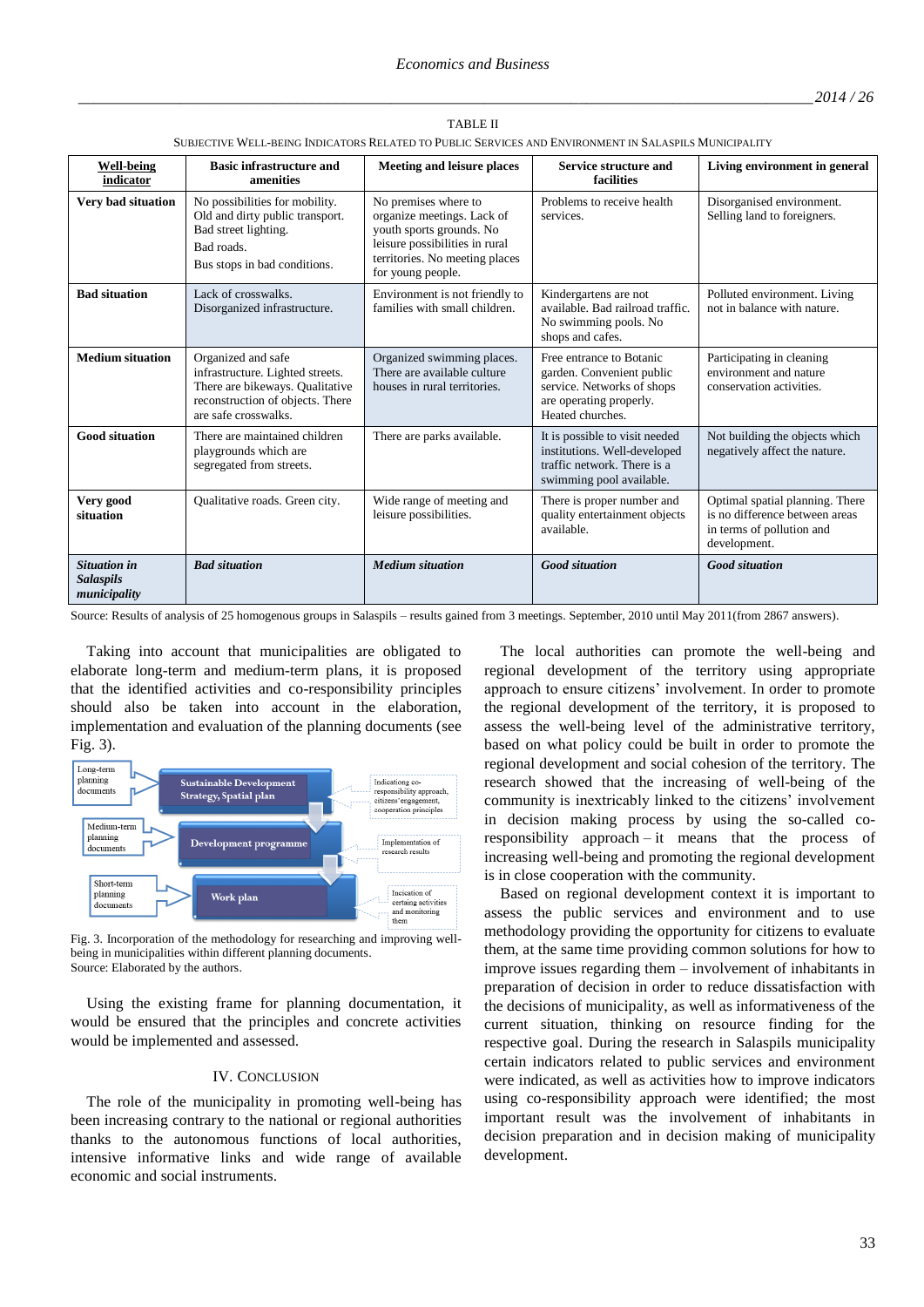*2014 / 26 \_\_\_\_\_\_\_\_\_\_\_\_\_\_\_\_\_\_\_\_\_\_\_\_\_\_\_\_\_\_\_\_\_\_\_\_\_\_\_\_\_\_\_\_\_\_\_\_\_\_\_\_\_\_\_\_\_\_\_\_\_\_\_\_\_\_\_\_\_\_\_\_\_\_\_\_\_\_\_\_\_\_\_\_\_\_\_\_\_\_\_\_\_\_*

#### **REFERENCES**

- [1] Albulescu, I. and Albulescu, M., "The University in the Community. The University's Contribution to Local and Regional Development by Providing Educational Services for Adults," *Procedia – Social and Behavioral Sciences*, 2014, 142, pp. 5–11.
- [2] Ballas*,* D., "What makes a 'happy city'?" *Cities,* 2013, vol. 32, pp. 39– 50. <http://dx.doi.org/10.1016/j.cities.2013.04.009>
- [3] Beer, A., Haughton, G. and Maude, A., *Developing Locally: An International Comparison of Local and Regional Economic Development*, Bristol, Policy Press, 2003. <http://dx.doi.org/10.1332/policypress/9781861345462.001.0001>
- [4] Bouckaert, G., Peters, B. G. and Verhoest, K., *The coordination of public sector organizations. Shifting patterns of public management.*  Printed in Great Britain by CPI Antony Rowe, Chippenham and Eastbourne, 2010, pp. 13–1[6.http://dx.doi.org/10.1057/9780230275256](http://dx.doi.org/10.1057/9780230275256)
- [5] Brereton, F., Clinch, J. P. and Ferreira, S., "Happiness, geography and the environment," *Ecological Economics*, 2008, vol. 65, pp. 386–396. <http://dx.doi.org/10.1016/j.ecolecon.2007.07.008>
- [6] Bristow, G., "Everyone's a 'winner': problematising the discourse of regional competitiveness," *Journal of Economic Geography*, 2005, vol. 5, no. 3, pp. 285-304. <http://dx.doi.org/10.1093/jeg/lbh063>
- [7] Bruijn, H. *Managing the performance in the public sector*. New York: Routledge, 2004.
- [8] Canzanelli, G., "Overview and learned lessons on local economic development. Human Development, and Decent Work," Geneva, ILO and Universitas Working Paper [Online]. International Labour Organization, 2001. [Accessed 20.05.2014.]. Available: http://www.ilo.org/public/ english/universitas/publi.htm
- [9] Cegarra-Navarro, J.-G., Pachon, J. R. C., Cegarra, J. L. M., "E-government and citizens engagement with local affairs through e–websites," *Journal of Information Management,* 2012, vol. 32, pp. 469–478. <http://dx.doi.org/10.1016/j.ijinfomgt.2012.02.008>
- [10] Council of Europe. *Well-being for all. Concepts and tools for social cohesion. Trends in social cohesion N 20*, 2008, 182 p.
- [11] Craglia, M., Leontidou, L., Nuvolati, G., and Schweikars, J., "Towards the development of QoL indicators in the digital city," *Environment and Planning B: Planning and Design*, 2004, vol. 31, pp. 51–64. <http://dx.doi.org/10.1068/b12918>
- [12] Da Cruz, N. F. and Marques, R. C., "Revisiting the determinants of local government performance," *Omega,* 2014, vol. 44, pp. 91–103. <http://dx.doi.org/10.1016/j.omega.2013.09.002>
- [13] Danwitz, T., "Good governance in the hands of judiciary: Governance in the hands of judiciary: lessons from the European example," *Potchefstroom Electronic Law Journal*, 2010, vol. 13, pp. 2–25.
- [14] Dluhy, M., Swartz, N., "Connecting knowledge and policy: the promise of community indicators in the United States," *Social Indicator Research*, 2006, vol. 79, pp. 1–23. [http://dx.doi.org/10.1007/s11205-](http://dx.doi.org/10.1007/s11205-005-3486-2) [005-3486-2](http://dx.doi.org/10.1007/s11205-005-3486-2)
- [15] Evans, B., Joas, M., Sundback, S., Theobald, K., *Governing Sustainable Cities*, Earthscan, London, 2005.
- [16] Gahin, R., Veleva, V., Hart, M., "Do indicators help create sustainable communities?" *Local Environment*, 2003, vol. 8, no. 6, pp. 661–666. <http://dx.doi.org/10.1080/1354983032000152752>
- [17] Geddes, M. and Newman, I., "Evolution and conflict in local economic development," *Local Economy*, 2009, vol. 13, pp. 12–25.
- [18] Gibson-Graham, J. K., "Post-structural interventions", in Sheppard, E. and Barnes, T. (Eds). *A Companion to Economic Geography*, pp. 95–110. Blackwell, Oxford, 2003. <http://dx.doi.org/10.1002/9780470693445.ch7>
- [19] Harvey, D., *Justice, Nature and the Geography of Difference*, Blackwell, Oxford, 1996.
- [20] Harvey, D., *Spaces of Hope*, Edinburgh University Press, Edinburgh, 2000.
- [21] Haughton, G. and Counsell, D., *Regions, Spatial Strategies and Sustainable Development*, Routledge and Regional Studies Association, London and Seaford, 2004.
- [22] Helmsing, B., "Partnerships, Meso-institutions and Learning. New Local and Regional Economic Development Initiatives in Latin America," Institute of Social Studies, The Hague, Netherlands, 2001.
- [23] Hirschman, A. O., *The Strategy of Economic Development*, Yale University Press, New Haven, CT, 1958.
- [24] Jēkabsone, I., Thirion, S., Grantiņš, A., Sloka, B., "Challenges of the SPIRAL Methodology for Well-Being Studies," International conference, *New challenges of economic and business development – 2013*, Proceedings, University of Latvia, 2013, pp. 339–353.
- [25] Jones, M., Jones, R. and Woods, M., *An Introduction to Political Geography: Space, Place and Politics*, Routledge, London, 2004.
- [26] Jordan, A., "The governance of sustainable development: taking stock and looking forwards," *Environment Planning*, 2008, vol. 26, no. 1, pp. 17–33. <http://dx.doi.org/10.1068/cav6>
- [27] Karkin, N., Janssen, M., "Evaluating websites from a public value perspective: A review of Turkish local government websites," *International Journal of Information Management,* 2014, pp. 353–363.
- [28] Keating, M., "Policy convergence and divergence in Scotland under devolution," *Regional Studies*, vol. 39, pp.453–464. <http://dx.doi.org/10.1080/00343400500128481>
- [29] Kerney, R., and Berman, E., "Public sector performance," *An ASPA Classics Volume*, United States of America, 1999, pp. 204–217.
- [30] Lafferty, W. M., *Governance for Sustainable Development: the Challenge of Adapting Form to Function*, London: Edward Elgar, 2004. <http://dx.doi.org/10.4337/9781845421700>
- [31] Lambiri, D., Biagi, B., and Royuela, V., "QoL in the economic and urban economic literature," *Social Indicators Research*, 2007, vol. 84, no. 1, pp. 1–25. <http://dx.doi.org/10.1007/s11205-006-9071-5>
- [32] Leyshon, A., Lee, R. And Williams, C., *Alternative Economic Spaces*, Sage, London, 2008.
- [33] Matei, A. and Enescu, E.-B., "Good local Public Administration and Performance. An Empirical Study," *Procedia Social and Behavioral Sciences,* 2013, vol. 81, pp. 449–453. <http://dx.doi.org/10.1016/j.sbspro.2013.06.458>
- [34] McCann, P., "Observational equivalence? Regional studies and regional science," *Regional Studies*, 2007, vol. 41, pp. 1209–1221. <http://dx.doi.org/10.1080/00343400701624494>
- [35] Mineur, E., "Towards Sustainable Development: Indicators as a tool of local governance," PhD Thesis. Umeå University Print and Media, Umea, Sweden, 2007.
- [36] Morgan, K., "Sustainable regions: governance, innovation and scale," *European Planning Studies*, 2009, vol. 12, pp. 871–819. <http://dx.doi.org/10.1080/0965431042000251909>
- [37] Mulligan, G. and Carruthers, J. I., "Amenities, QoL and regional development," RW. Marans, RJ. Stimson (Eds.), *Investigating quality of urban life*, Springer, Dodrecht, 2011, pp. 107–134.
- [38] Mulligan, G., Carruthers, J. and Cahill, M., "Urban quality of life and public policy: A survey," R. Capello, P. Nijkamp (Eds.). *Urban dynamics and growth: Advances in urban economics*, Amsterdam: Elsevier, 2004, vol. 266, pp.729–802. [http://dx.doi.org/10.1016/S0573-8555\(04\)66023-8](http://dx.doi.org/10.1016/S0573-8555(04)66023-8)
- [39] O'Riordan, T., Voisey, H., *The transition to Sustainability: the politics of Agenda 21 in Europe*, London: Earthscan, 1998.
- [40] Perrons, D., *Globalisation and Social Change: People and Places in a Divided World*, Routledge, London, 2004.
- [41] Pike, A., O'Brien, P. and Tomaney, J., "Regionalisation, devolution and the trade union movement," Antipode, 2002, vol. 34, pp. 819 – 828. <http://dx.doi.org/10.1111/1467-8330.00276>
- [42] Pike, A., Rodriguez-Pose, A. and Tomaney, J., "What kind of local and regional development and for whom?" *Regional Studies,* 2007, vol. 41, pp. 1253-1269. <http://dx.doi.org/10.1080/00343400701543355>
- [43] Pintér, L., Hardi, P., Martinuzzi, A., Hall, Bellagio, J., "Stamp: principles for sustainability assessment and measurement," *Ecology Indicators*, 2012, vol. 17, pp. 20–28. <http://dx.doi.org/10.1016/j.ecolind.2011.07.001>
- [44] Potter, J., Walsh, J., De Varine, H., Barreiro, F., "Best Practices in Local Development," *Local Employment and Economic Development Programme*, OECD-TDS, Paris, 1999.
- [45] Powdthavee, N., "Economics of happiness: A review of literature and applications," *Journal of Economics*, vol. 19, no. 1, pp. 51–73.
- [46] "Regulations on territories of planning regions," *Latvijas Vēstnesis*, no. 72–4058, 2009.
- [47] Rodríguez-Pose, A. and Palavicini-Corona, E. I., "Does local economic development really work? Assessing LED across Mexican municipalities," *Geoforum,* 2013, vol. 44, pp. 303–315. <http://dx.doi.org/10.1016/j.geoforum.2012.07.010>
- [48] Sandoval, A. R., Gil Garcia, J. R., "Are government internet portals envolving towards more interaction, participation, and collaboration? Revisiting the rhetoric of e – government among municipalities," *Government Information Quarterly,* 2012, vol. 29, pp. 72–88. <http://dx.doi.org/10.1016/j.giq.2011.09.004>
- [49] Sen, A. *Development as Freedom*, Oxford University Press, Oxford, 2005.
- [50] State regional development agency, "Development of regions in Latvia," [Online], State regional development agency, 2012 [Accessed 01.10.2014.].